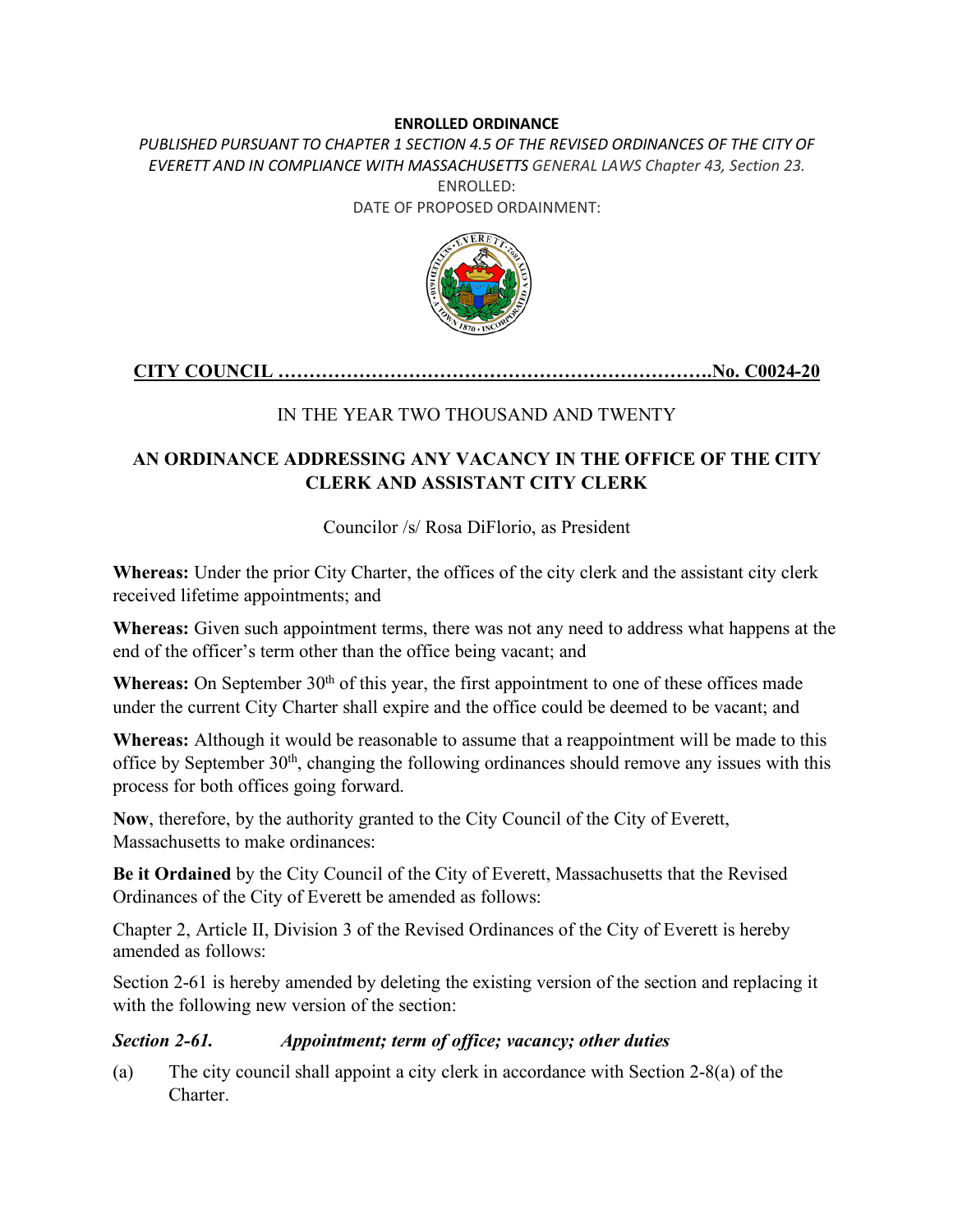- (b) The city clerk's term of office shall be in accordance with the provisions of Sections 2- 8(a) and 10-5(c) of the Charter.
- (c) Unless the office of the city clerk has been deemed to be vacated, the city clerk, once qualified, may continue to serve in their office until their successor has been qualified.
- (d) The office of the city clerk shall be declared to be vacant in the following instances:
	- (1) Death of the office holder;
	- (2) Resignation of the officer holder;
	- (3) Retirement of the office holder;
	- (4) Incapacity of the office holder;
	- (5) Final conviction of the officer holder of a state or federal felony; or
	- (6) Removal of the office holder by the city council.

For resignations and retirements, the office of the city clerk shall be deemed to be vacated at the close of business on the effective date of such action; in all other instances, the office of the city clerk shall be deemed to be vacated immediately.

- (e) Whenever a vacancy is pending or declared in the office of the city clerk, the city council shall seek qualified residents of the city to fill such vacancy by having notice of such vacancy posted for a period of two (2) weeks in a one (1) or more local newspapers, on the city's website and on the city's local cable access channel.
- (f) The city council's committee on legislative affairs  $\&$  elections shall interview each candidate for such vacancy and report its recommendation(s) back to the city council.
- (g) The city clerk shall also serve as the clerk of the city council.

(Rev. Ords. 1976, Pt. 2, Ch. 2, § 27; Ord. of 05-02-01; A0173-12; C0032-14, C0024-20)

Section 2-68(a) is hereby amended by deleting the existing version of the sub-section and replacing it with the following new version of the sub-section:

- (a) Appointment; term of office; vacancy
	- (1) The city council shall appoint an assistant city clerk in accordance with Section 2- 8(a) of the Charter.
	- (2) The assistant city clerk's term of office shall be in accordance with the provisions of Sections 2-8(a) and 10-5(c) of the Charter.
	- (3) Unless the office of the assistant city clerk has been deemed to be vacated, the assistant city clerk, once qualified, may continue to serve in their office until their successor has been qualified.
	- (4) The office of the assistant city clerk shall be declared to be vacant in the following instances:
		- a. Death of the office holder;